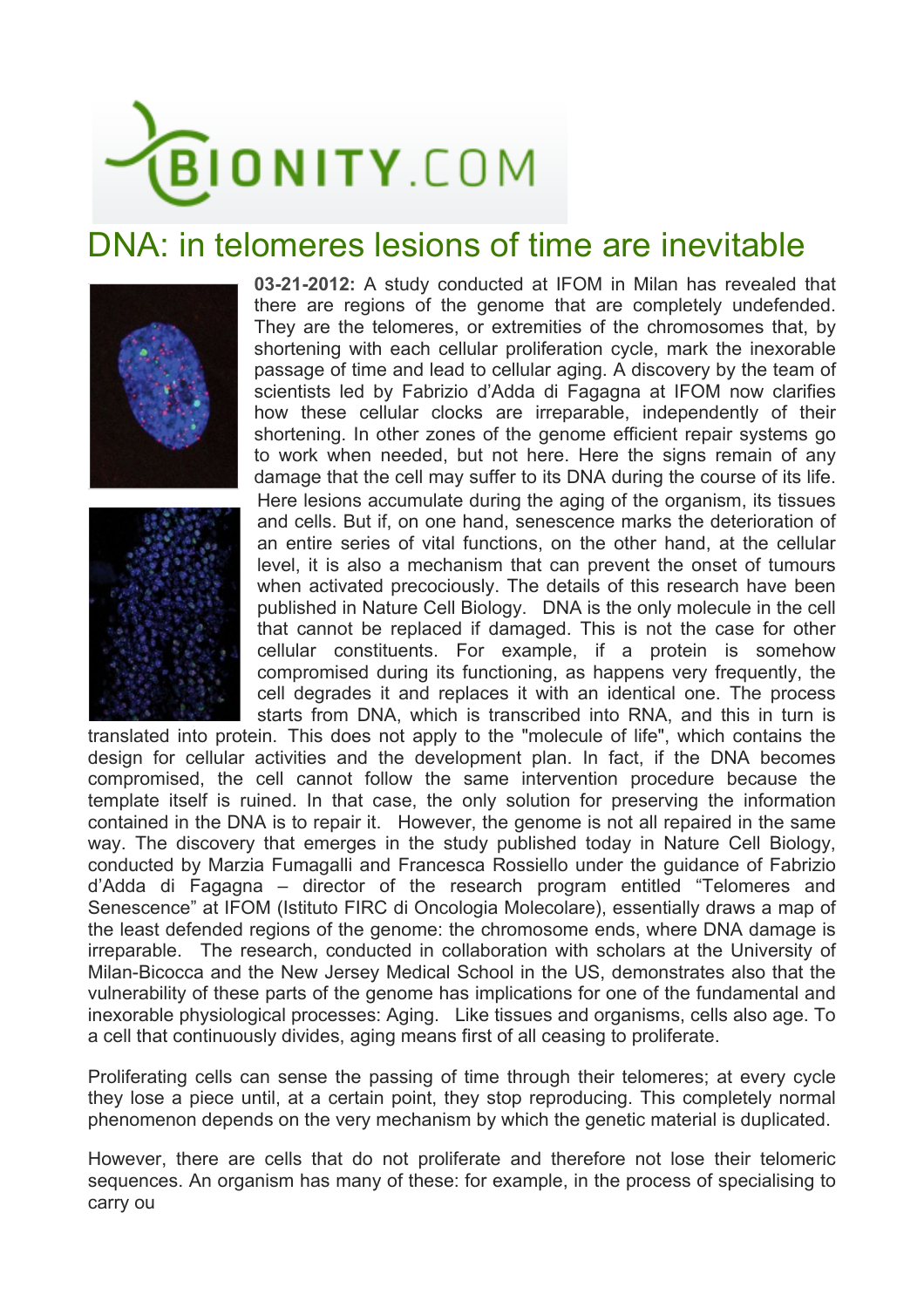t their functions, neurons stop dividing. How can they know that they are aging? The answer could emerge from the implications of the discovery by d'Adda di Fagagna and collaborators. In fact, shortening is not the only thing that can happen to telomeres with the passing of time. «Given that DNA lesions are repaired throughout the genome, except - the researchers affirm - in the telomeres, we wondered if this could be linked to aging. We found that there is a progressive accumulation of damage to these parts of the chromosomes with aging, independent of their shortening». Therefore, cells read the passing of time not only in the length of their telomeres, but also in terms of compromised telomere integrity, a fundamental parameter in particular for cells that have ceased to divide, and therefore do not shorten their telomeres, but nevertheless continue to age.

## **DNA under attack**

«DNA breakage is an event that is anything but rare in the life of a cell» explains d'Adda di Fagagna. «On the contrary – the scientist continues – you could say that genetic material is under practically continuous attack. Without considering extraordinary events such as exposure to radiation or various chemical and physical agents that can damage DNA, the threats come from the vital cellular activities themselves. Some examples? Respiration means also producing reactive oxygen species, so-called free radicals, that can break the DNA double helix. Copying and decoding the DNA into protein involves continuous rearrangement of the molecule: torsions, tensions and other physical stresses that accumulate in it may lead to its degeneration». Therefore, breakage is one of the risks of living, but the researcher specifies: «As the DNA is repeatedly damaged by physiological and other events, it is also constantly repaired. Cells respond to the presence of lesions by activating a series of molecular alarms, proteins that detect damaged DNA and trigger a cascade of reactions that essentially resolve the problem. This formidable protection system is the basis of a cell's genomic integrity and its destiny as normal or tumoural. By carefully observing cells after damaging events, however, we noticed that in some parts of the genome the characteristic alarms remained activated, but the lesions were not repaired. Using advanced genomic technologies allowed us to examine all regions of the genome and capture those regions that were emitting persistent alarms so that we could then read their sequences. «This allowed us to locate the implicated zones, and to discover that DNA damage remained unresolved at the chromosomes ends» affirm the researchers Marzia Fumagalli and Francesca Rossiello who carried out most of the experiments, coordinated by d'Adda di Fagagna, in the laboratories at the IFOM. If repairing broken DNA is so important to the cell, why do irreparable regions exist? Why hasn't evolution preserved them?

This is also what the team of scientists directed by d'Adda di Fagagna asked; interpreting their data they hypothesised that: «because repair consists of putting together or merging separate DNA ends, if these ends are internal parts of a chromosome that have separated because of a break, then the repair event is a fundamental benefit for the survival of the cell itself; if instead, the DNA ends to be reunited were mistaken for the terminal parts of the chromosomes, there would be an anomalous fusion between chromosomes, something undesirable for the cell, that would put the stability and organisation of the entire genome at risk. Because of this, the ends of chromosomes are DNA elements that have evolved to prevent different chromosomes from joining to form aberrant structures. Telomeres prevent fusion/repair events by prohibiting the specific procedures that are constantly active in the rest of the genome and they do this not only at the tips of the chromosomes, but throughout its length. Therefore, irreparability of damage, is the price they pay to avoid running the risk of merging.